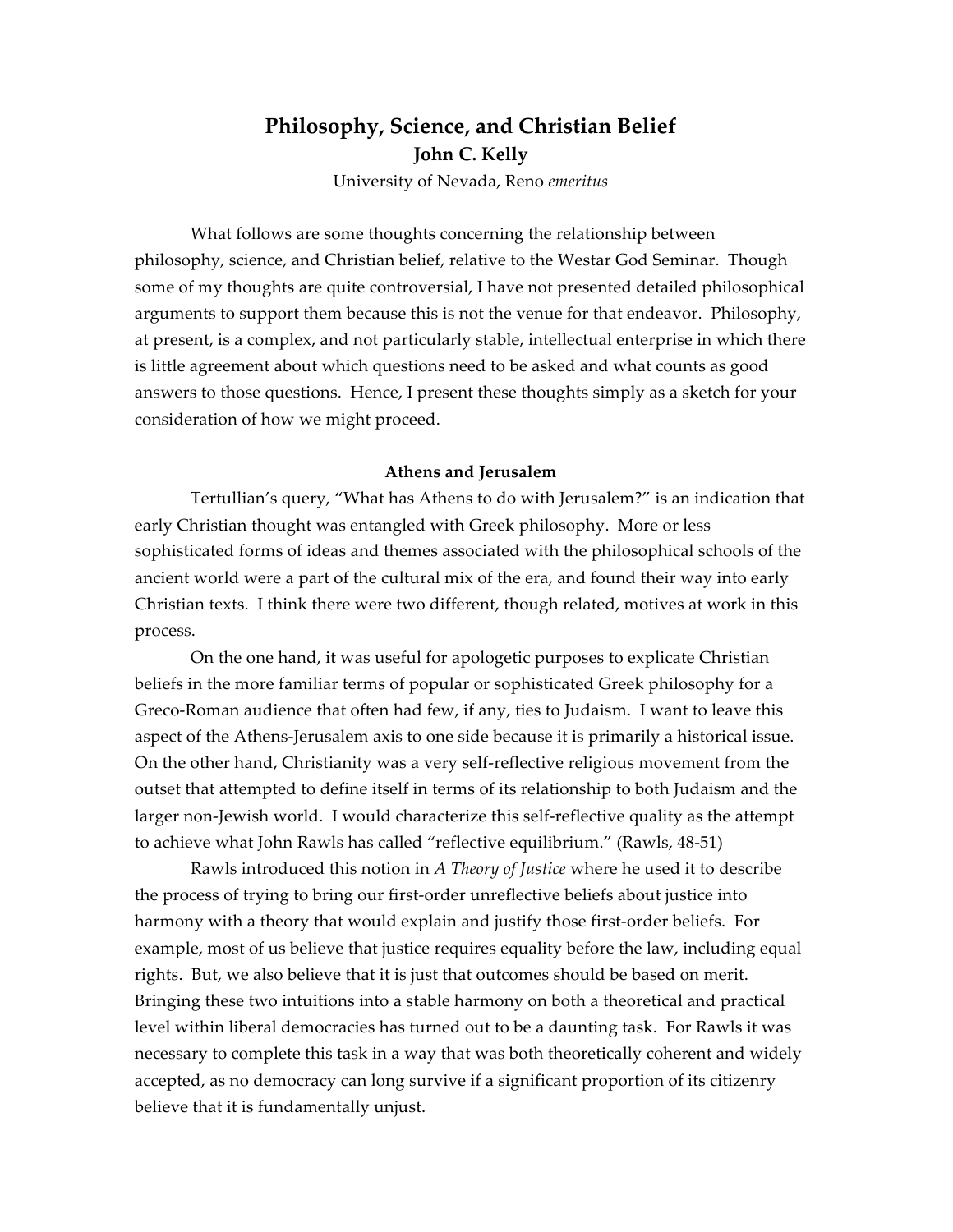The early Christians faced the task of bringing their own beliefs and practices into internal coherence theoretically and practically, while finding a way to live in some degree of harmony with the larger non-Christian world, without sacrificing their conviction of the absolute uniqueness of Christ. In some important respects the philosophies of Plato and Aristotle provided a model for doing this.

While Plato did not see himself as living in "end times," he did think that Athens was in a state of moral and political crisis, as evidenced, above all, by the execution of Socrates. On his view, the Homeric virtues were both internally incoherent and politically dysfunctional in fifth century Athenian democracy. In addition, he also believed that the Sophist movement had destabilizing effect on the first-order beliefs of the "best and the brightest" of the young Athenian gentlemen (kalos kai agathon).

Plato's response was to develop a complex and powerful moral psychology that was linked to a reinterpretation of traditional Greek virtues—courage, moderation, justice, and wisdom—which he located within a teleological cosmology. In effect, he provided a holistic theory of the universe that enclosed everything, including Plato, the philosopher, so that there was no gap between theoretician and theory. (Hence, there is no logical space for the current disputes between realists and anti-realists for a Platonist.) Aristotle did basically the same thing, though he had significant differences with Plato on questions of moral psychology, ethical and political theory, and cosmology.

I think it is evident that the claims made for Jesus Christ by Paul and the author of the *Gospel of John* do lead inevitably to a holistic worldview in which the believer understands herself as an integral part of a larger reality. What could be a better model for articulating this vision in the late second century of the Common Era than some form of Platonism or Aristotelianism or, perhaps, Stoicism?

However, ancient and medieval Christians never achieved anything close to a lasting reflective equilibrium through the use of the conceptual resources of ancient Greek philosophy. There were, for example, just too many tensions and conflicts between first-order beliefs about God, inspired by biblical images, on the one hand, and the concepts of the divine found in Plato, Aristotle, and the Stoics, on the other hand.

#### **Kuhn and Science**

The attempts to use the conceptual resources of ancient Greek philosophy to explicate and justify Christian belief and practice came to an abrupt end with the coemergence of what we now call modern science and modern philosophy. If we read the writings of Galileo, Descartes, and David Hume, for example, our distinction between science and philosophy is not yet in place. In Galileo's *Dialogues* (1954)*,* for example, what we would identify as the science part is intertwined with what we now call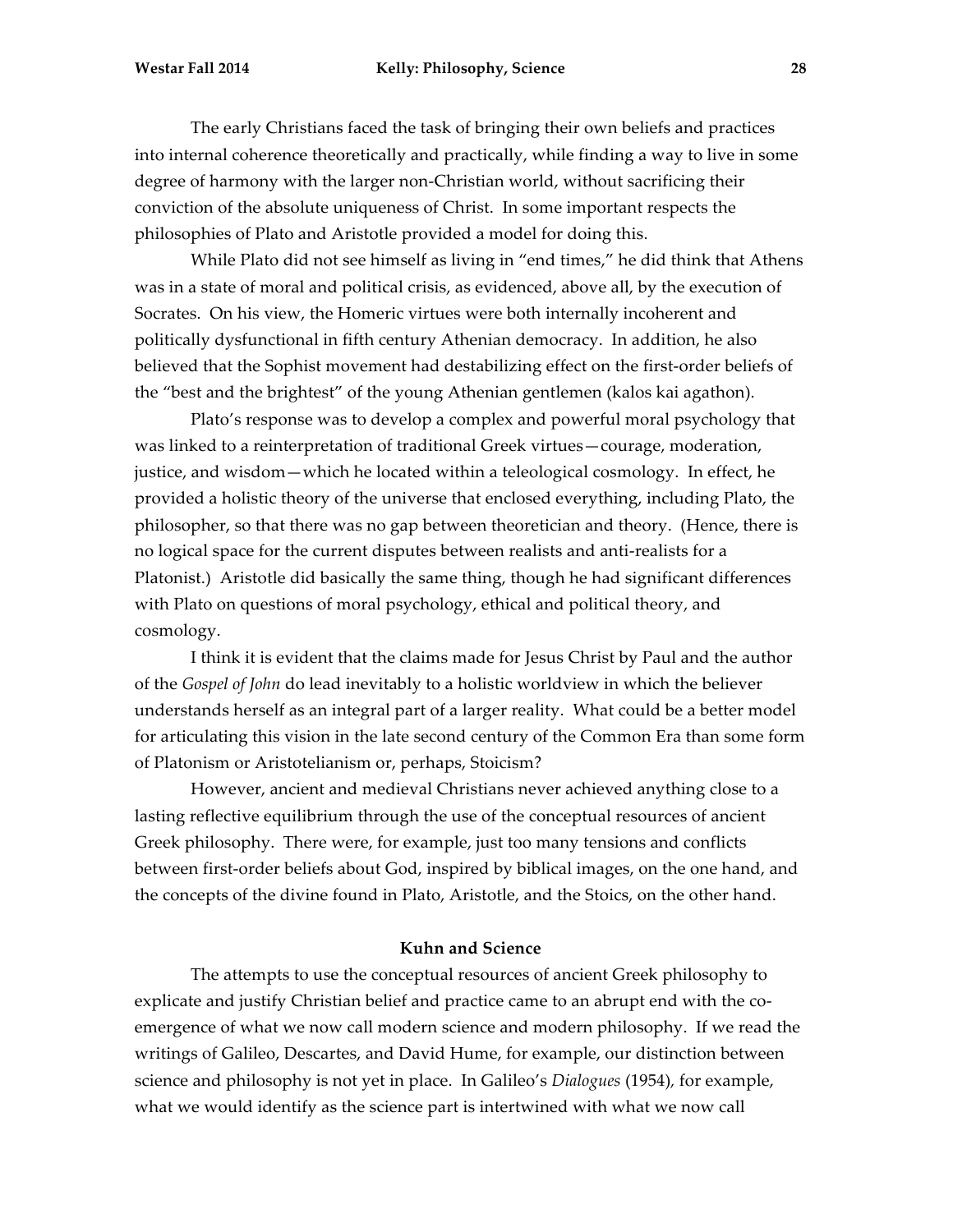philosophy. Similarly, Descartes' *Discourse on Method* (1956), which is widely used in introductory classed on early modern philosophy, was presented by Descartes as an introduction to writings on optics and meteorology. Even Hume in the mid-eighteenth century saw himself as doing for the study of human nature what Newton had done for the study of mechanics.

Immanuel Kant was the pivotal figure at the end of the eighteenth century in drawing what many now regard as the obvious distinction between science and philosophy. Science, which Kant understood as Newtonian Physics, provides us with systematic and uniquely authoritative knowledge of the empirical world. The authority of science, according to Kant, derives from the fact scientific knowledge is based on both empirical observation and an a priori conceptual framework that is universally and necessarily true. All human beings necessarily perceive empirical phenomena as existing in Newtonian three-dimensional space and time, and as related to one another by laws of cause and effect. Kant also argued that we can have no knowledge of that which transcends the empirical world because human rational faculties are, by nature, limited to what exists in space and time and is governed by the principle of cause and effect.

From Kant's perspective, the philosophical theories of Plato and Aristotle are a mishmash of pre-scientific empirical claims conjoined with metaphysical speculations that attempt to reach beyond the grasp of human reason. Thus, they are unsuited to providing a reliable understanding of religious faith. In distinguishing between science and philosophy, he redefined the latter as the critical second-order discipline whose task is to elucidate the a priori principles governing scientific, moral, and aesthetic judgments. That is, it is through philosophical reasoning, not empirical observation, that we discover that scientific knowledge is based on a mix of empirical observation and an a priori conceptual scheme; and it is also through philosophical reasoning that we realize that the fundamental principles of morality are not based on empirical data.

Christianity, for Kant, is not the mix of empirical claims—"Jesus rose from the dead"—and metaphysical speculation—"In the beginning was the Word"—that one finds in popular Christianity. It is a matter of how one orients oneself to the world as a moral agent, and what can be hoped for given that orientation. Morality makes demands on us that we cannot fulfill in our lives, and implicitly promises that righteousness will be rewarded, which typically does not happen in the empirical world. Thus, religion is based on the hope, not the knowledge, that morality is not a sham.

Kant left a very influential, but ambiguous, legacy, as can be seen in his impact on the thinking of twentieth century analytic philosophers, such as, Ludwig Wittgenstein, Rudolf Carnap, Wilfred Sellars, Thomas Kuhn, Thomas Nagel, John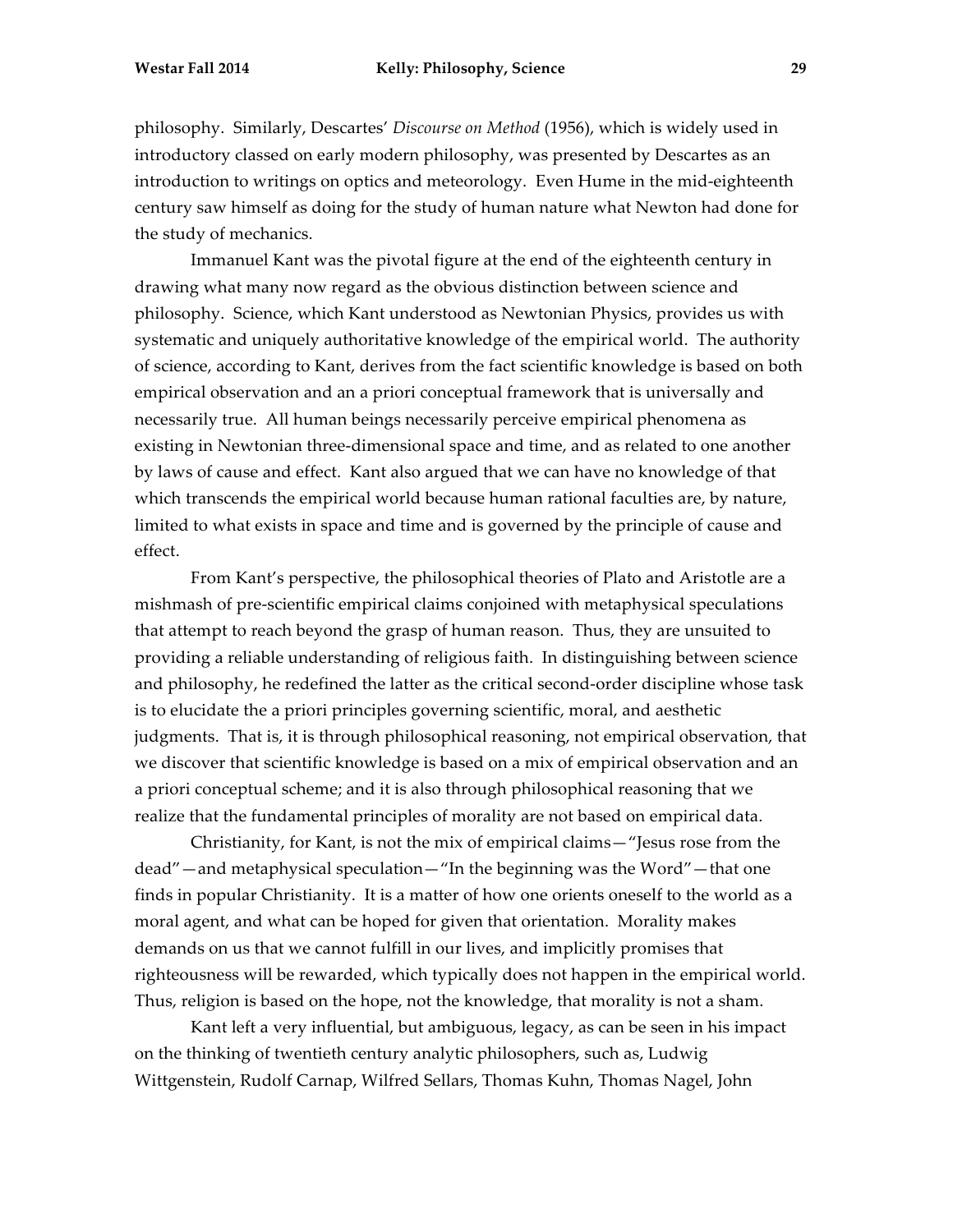McDowell, and Ronald Dworkin.1 As different as these philosophers are from one another they do share a Kantian heritage that can be summarized as follows.

1. Metaphysics understood as knowledge of a transcendent reality, such as God, has to be rejected because it is beyond the scope of human reason.

2. Modern science is authoritative in matters of empirical questions.

3. There is a sharp unbridgeable gap between causes and reasons, paralleled by an equally sharp distinction between descriptive, factual propositions, on the one hand, and normative propositions, on the other hand.

Thomas Kuhn, in *The Structure of Scientific Revolutions* (Kuhn, The Structure of Scientific Revolutions) accepted Kant's idea that scientific knowledge, or understanding, is a fusion of empirical data and an organizing conceptual framework (one of the things he meant by the term 'paradigm'), but he also recognized the possibility of alternative conceptual frameworks (111-135). His classic case of "paradigm shifts" was the transition in the seventeenth century from the Aristotelian-Ptolemaic geocentric model of the universe to the Copernican heliocentric model. The word 'model' is apt because Kuhn thought of paradigms as exemplars or models in terms of which one organizes data so as to solve problems. The Ptolemaic model had broken down because it could not solve the problem of explaining such phenomena as retrograde motion in a way that did not introduce more problems, while Kepler's modification of Copernicus' model provided mathematically elegant solutions to this and other astronomical problems (Kuhn 1957).

Kuhn always resisted the idea of describing a particular paradigm as true, because the function of a paradigm, on his view, is to enable scientists to solve problems, and not to develop "some one full, objective, true account of nature" (1970, 171). Science progresses in the sense of moving from one problem set to another, but this movement, like biological evolution, does not have a telos (172).

Kuhn was, and is, regularly castigated as an anti-realist who denied the objectivity of scientific knowledge and who emphasized the subjectivity and nonrational character of scientific reasoning. He did undoubtedly reject the Enlightenment ideology of scientific rationality that saw science as the uniquely objective and rational form of knowledge that is the norm for all forms of human thought and conduct. On my reading, Kuhn attempted to demythologize science by stripping it of its intellectual pretentions generated by flawed philosophical theories of knowledge, such as the idea that there can be a theory neutral language that describes reality as it is in itself.

 

 $1$ <sup>1</sup> The best discussion of Kant's influence on twentieth century thought can be found in Michael Friedman's work.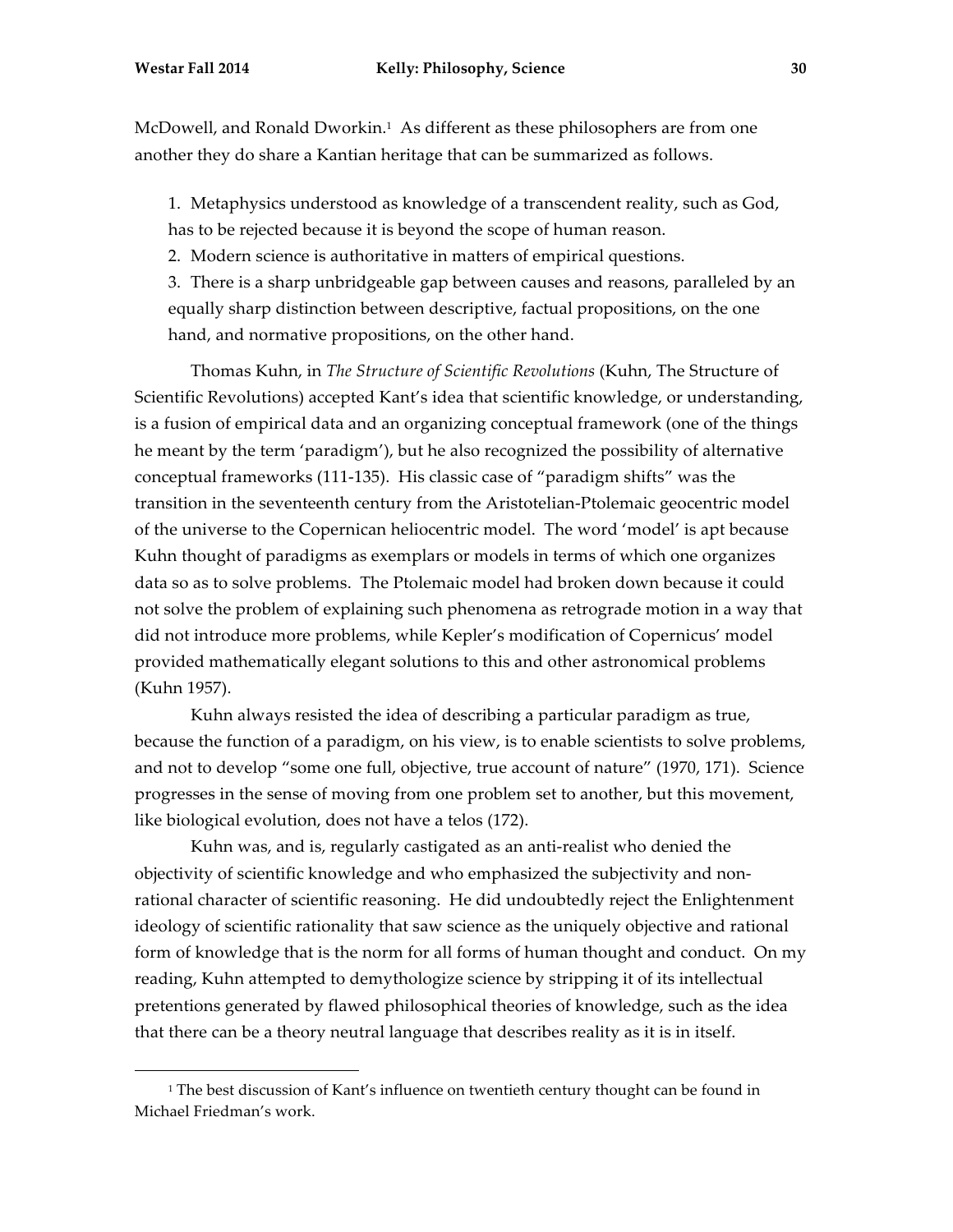However, the recognition that any language of science carries theoretical baggage is a long way from Richard Rorty's view that science is just one of many different forms of discourse, all of which are more or less on the same footing when it comes to questions of intellectual adequacy. Nonetheless, it was Rorty's reading of Kuhn's neo-Kantian understanding of science that carried the day, particularly outside of academic philosophy. And this reading did much to inspire the idea that there is such a thing as religious discourse that has its own paradigms and internal logic.

Though Wittgenstein's posthumously published *Philosophical Investigations* (1953) had appeared a few years before the first edition of Kuhn's *Structure* (1962), the two works were often read as mutually reinforcing one another. And this was not unjustified. Kuhn was strongly influenced by Wittgenstein through his friendship with Stanley Cavell when both were junior faculty at Berkeley. One result is that Kuhn's conception of paradigms has much in common with Wittgenstein's understanding of language learning and use, as exemplified by his concept of language-games. And, of course, Rorty has labeled Wittgenstein as an anti-realist.

As a result, we have a confluence of ideas about language that leads to the view, represented by Don Cupitt, that religious language and its associated beliefs and practices, are human constructions that constitute and regulate, in Kant's sense of those terms, our religious lives. Thus, the task of philosophical theology is to unpack the structure of these constructs, including Christianity. The unpacking of the concept, or concepts, of God will not vindicate those concepts; it will simply lay out for inspection what is there.

The deconstruction of religious beliefs and practices is deflationary for many, but it can also be liberating. What it cannot do is to provide any criteria for determining which, if any, first-order religious beliefs and practices are worthy of our allegiance. This is a normative question, and normativity itself, on this picture, has been relativized to specific forms of discourse. There is another way of understanding Kant's heritage that places his notion of norms front and center, and is best represented, I think, by the work of Thomas Nagel (Nagel).

#### **Nagel and Dennett**

Thomas Nagel and Daniel Dennett have been disagreeing with one another for decades. I want to focus on one of their major disagreements that has direct relevance for our understanding of religious belief.

Daniel Dennett, who is one of the charter members of the New Atheists, has argued that the question of the existence of God has been settled by science. On his view, we live in a universe whose fundamental constituents are those forces and particles described in the Standard Model of contemporary particle physics. Everything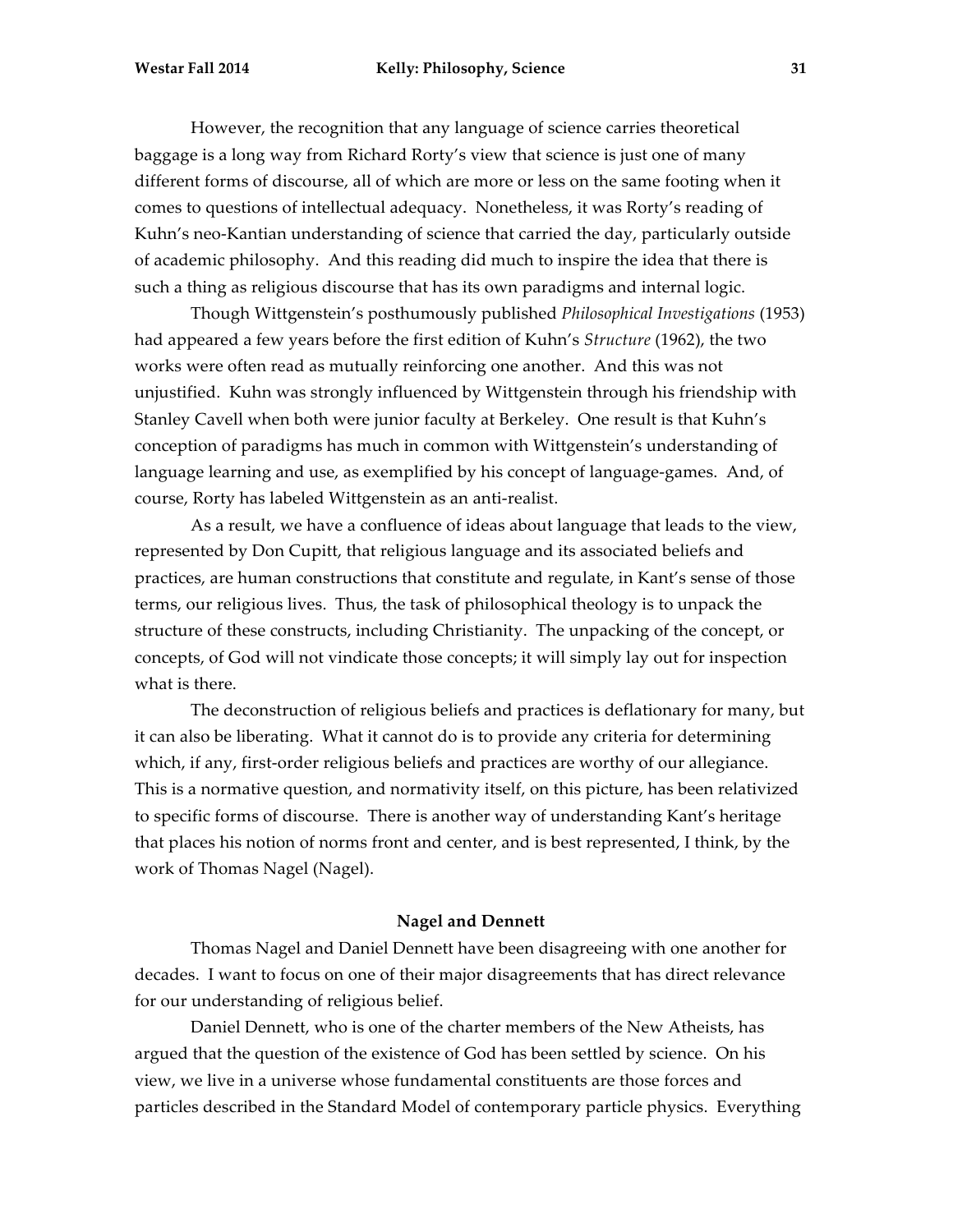that exists, including human beings, are made up of those fundamental constituents. Thus, Dennett is committed to a form of reductive materialism that precludes the possibility of either God or immortal souls. (Dennett)

According to Dennett, the neo-Darwinian Theory of Evolution has confirmed the truth of reductive materialism. Random variation and natural selection, the two key elements of Darwin's theory, operate on the genetic level. Genetic mutations, which are the causes of the biological variations subject to natural selection, are the products of biochemical processes that, in turn, are explicable, in principle, in terms of the fundamental laws of physics.

Moving up the ladder of complexity, Dennett has also argued that certain beliefs and attitudes are "hard-wired" into human brains as the products of the process of evolution. In this respect, modern evolutionary theory cuts across the Cartesian divide between the mental and the physical, such that our beliefs about the world, including moral and religious beliefs, can be accounted for in purely naturalistic terms. Dennett's position on this issue is widely shared by scientists in areas, such as Cognitive Science and evolutionary psychology, which includes neurobiology.

On his view, there is no "God gene," but there are "hard-wired" beliefs, and associated responses, that in certain situations give rise to religious beliefs as epiphenomenal byproducts of human adaptation to the environment. For example, there is a natural human inclination to perceive changes in one's environment as the product of agency, as when one is awakened in the middle of the night by the sound of creaking stairs, in the belief that an intruder is coming up the stairway. Such a response is quite appropriate in certain environments. But, when no human or animal agent is present, Dennett claims that people often invent a "spiritual agency" as the cause of the changes. Thus, for Dennett, religious belief is to be "explained away," like the belief in ghosts or vampires.

The claim that religious beliefs are, in all cases, to be explained as epiphenomenal responses to real causes is plausible only to the extent that the belief in a strong form of scientific naturalism is justified. Naturalism is the view that everything that exists is in the natural world; there is no transcendent reality. Scientific naturalism is the view that science is the final authority on what does and does not exist in the natural world.

The concept of God as moral lawgiver is indigenous to the Abrahamic traditions. On the human side of the equation, sin is the deliberate disobedience of God's law. The conception of God as moral lawgiver and the reciprocal notion of human beings as subject to divine law have engendered a particular model of human moral agency.

The concept of disobedience implies an act of will; hence, we are responsible for our being in a state of sin. And this, in turn, implies that we have both free will and the capacity to know the moral law. Otherwise, various forms of compulsion or constraint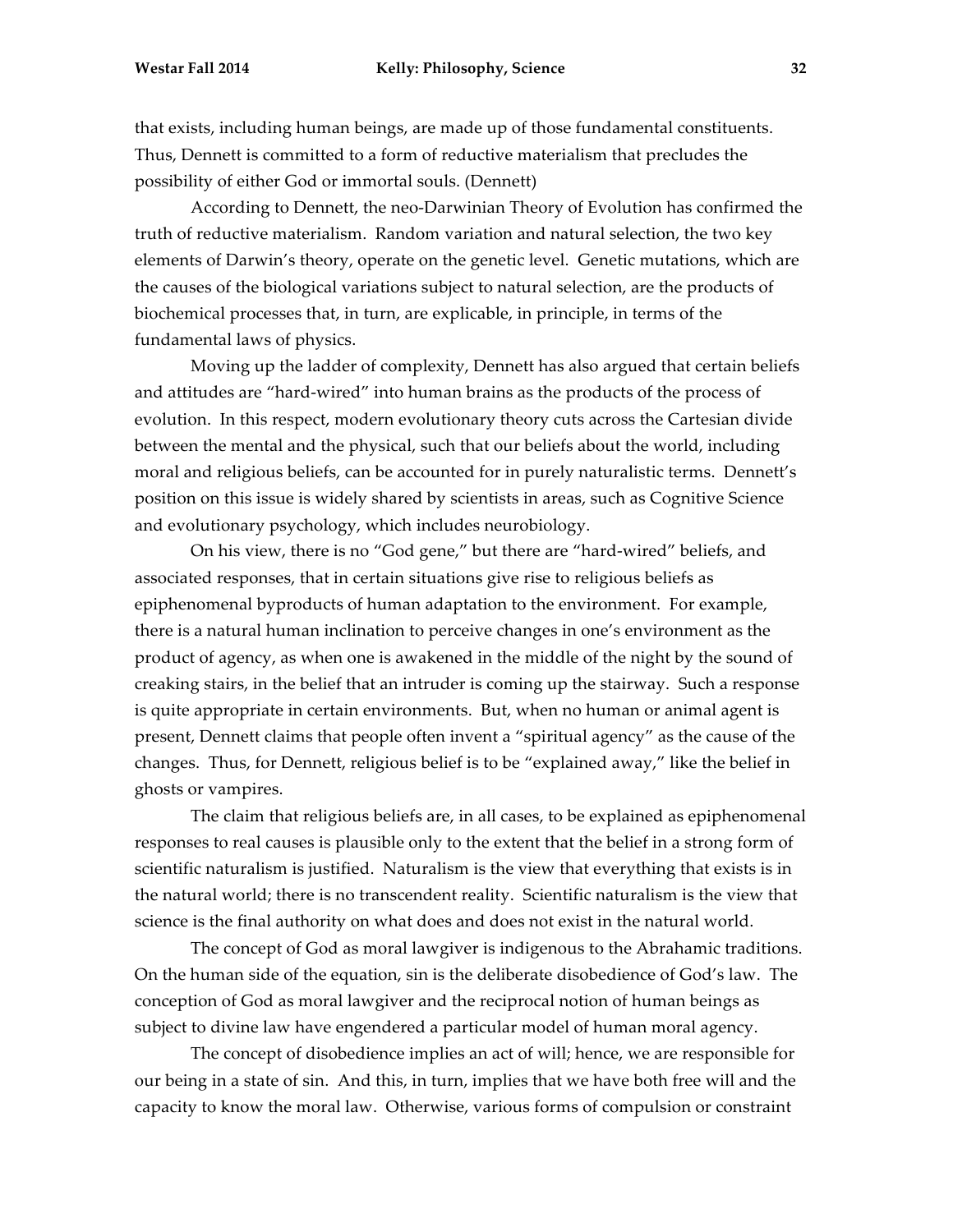or justifiable ignorance would, as Aristotle recognized, be legitimate excuses for the failure to act lawfully. Among modern philosophers, Kant holds the copyright on this conception of moral agency, but it was already deeply embedded in Christian thought at least since Augustine.

For the sake of simplicity I shall call this the agent-centered conception of morality. Dennett's understanding of the role of evolution in shaping our moral and religious beliefs undercuts this conception of morality. Briefly put, on Dennett's view, at least some of our basic moral and religious beliefs are the causal consequences of factors over which we have no direct control, and there is no way in which we can transcend the constraints of our evolutionary history so as to correct these innate beliefs. They are a part of our make-up. It is worth noting that Dennett's reductionistic understanding of religious beliefs applies equally well to realist and anti-realist interpretations of religion.

Nagel addressed these issues head on in *Mind And Cosmos* (2012), whose subtitle, "Why the Materialist Neo-Darwinian Conception of Nature is Almost Certainly False," tells the whole story. Nagel is not a theist; he believes that theism is a bad answer to a serious question. Nor is he a postmodern critic of scientism. In fact, he has a very traditional realist conception of science that has its origins in ancient Greek thought. In his words, "Science is driven by the assumption that the world is intelligible" (16). And this assumption leads to a search for a single, intelligible account of the universe that includes the mind and its characteristic activities. In short, Nagel shares many of the holistic assumptions that animated both Plato and Aristotle.

He opposes the reductionism present in Dennett's naturalism, and a great many contemporary scientific programs, on the grounds that it cannot possibly account for the role of the mind in our world. On his telling, the root of the present problems with contemporary reductionism go back to the emergence of modern science in the seventeenth century when the mind and its activities were excluded from the natural world by Descartes and most of those associated with the birth of the New Science. Mathematical physics flourished because, once the mind was excluded from natural science, it was possible to make sense of nature in terms of the quantifiable properties of physical objects (8).

In other words, one might say, with thinkers like Alfred North Whitehead, that what began as a heuristic decision to exclude those features of nature from natural science that did not lend themselves to mathematical analysis in order to simply research hardened into metaphysical dogma (1929). Like Whitehead, Nagel wants to revisit and revise the philosophical and scientific assumptions of early modern thought.

The bulk of *Mind and Cosmos* is taken up with Nagel's attempt to show that consciousness (thought, subjective awareness), cognition (knowledge of the universe) and value (moral beliefs and judgments) cannot be explained in materialist terms. Most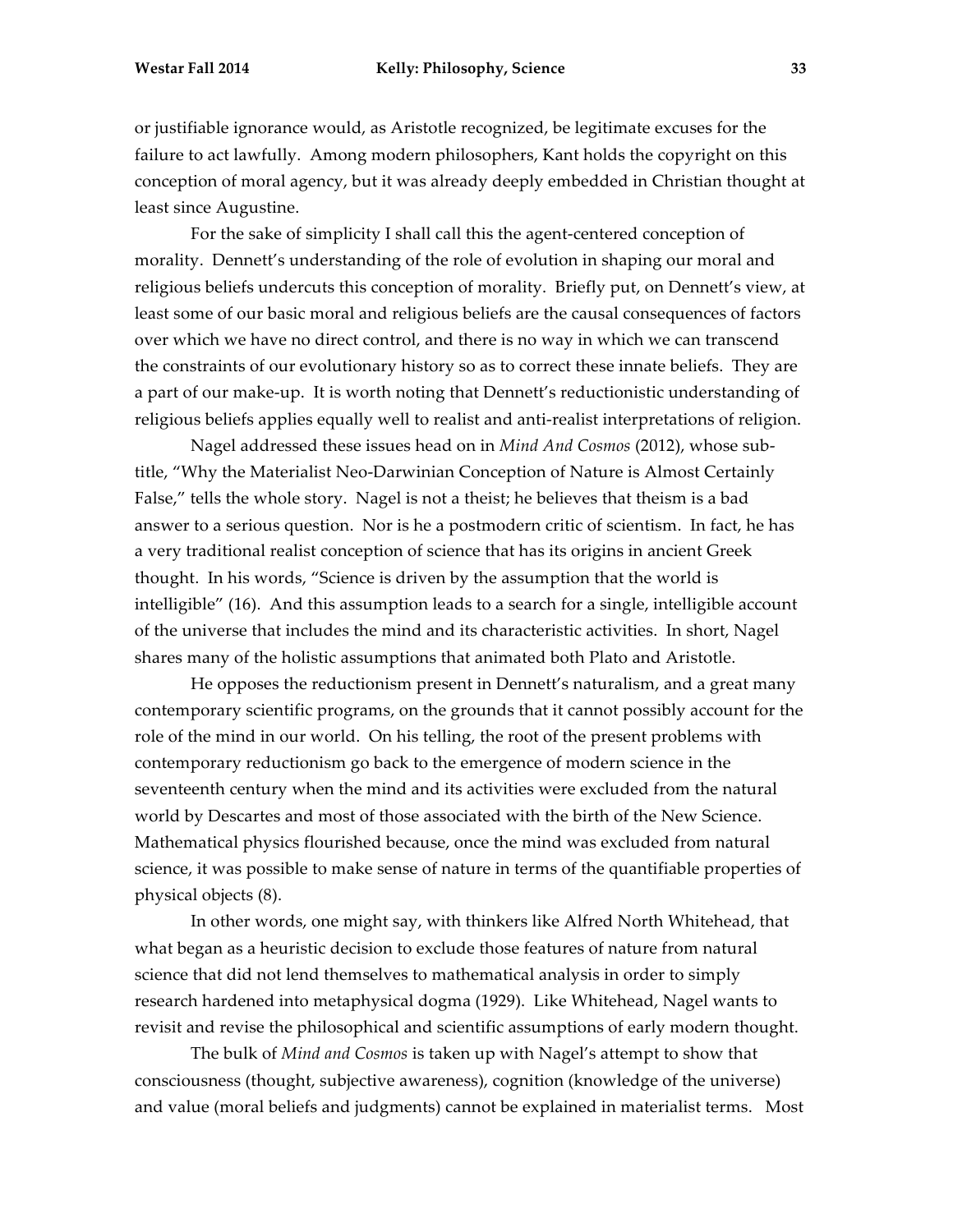of this is a concise summary of technical philosophical arguments from over the past forty years, to which Nagel himself has made major contributions.

However, let me offer a fairly straightforward example of his claim from the first book of Plato's *Republic.* Polemarchus, one of those present at the discussion, says that justice is helping one's friends and harming one's enemies (322d). Arguably, this conception of justice has adaptive value in that it serves to preserve one's own community when it is in competition for survival with other, hostile, communities. And it could have become innate through the evolutionary process postulated by Dennett and others.

Socrates, through an involved discussion, convinces Polemarchus that it is never just to harm—i.e. make worse—another. Putting the merits of Socrates's arguments to one side, this example illustrates the way in which a person's moral convictions can be altered through discussion and reflection. As Ronald Dworkin insisted, the practice of reflecting on, analyzing, and altering our moral practices is itself a well-entrenched practice. One might want to argue that a capacity to reprogram our "hard-wired" beliefs is itself a product of our evolution. If so, then evolution has given us the capacity to transcend the constraints of evolution. For the explanation of Polemarchus' change of mind has to with his being convinced, rightly or wrongly, by Socrates' arguments. Thus, the explanation is in terms of reasons, not material causes.

This example from Plato's *Republic* illustrates Nagel's concern with the place of normative rationality in our lives, which has its immediate source in Kant. For Kant, norms of rationality supervene on all forms of human thought and action, whether in science or morality or aesthetic judgments or in practical activities. Even in playing games there are moves that are "outside" the bounds of the game. From this perspective, the problem with the concept of God is that it illegitimately cuts off the role of normativity in our lives.

Nagel's general point is that it is not possible to explain the origins of normative rationality in terms of the natural world of sub-atomic particles and forces. Nor, on his view, will it do to attempt to explain it in terms of either Cartesian dualism or divine action. Both of these alternatives introduce a body of concepts and principles that, by definition, are not a part of nature. Hence, if we adopt either alternative we will not have a single coherent account of the universe, which is the goal of rational inquiry. Nagel's overall conclusion is that "a genuine alternative to the reductionist program would require an account of how mind and everything that goes with it is inherent in the universe" (15).

It should be evident that Nagel, and others, such as Ronald Dworkin, who share his views, endorse a strong form of realism in science and morality. The concept of God does not fall into the same category, because as Dworkin put it in his posthumously